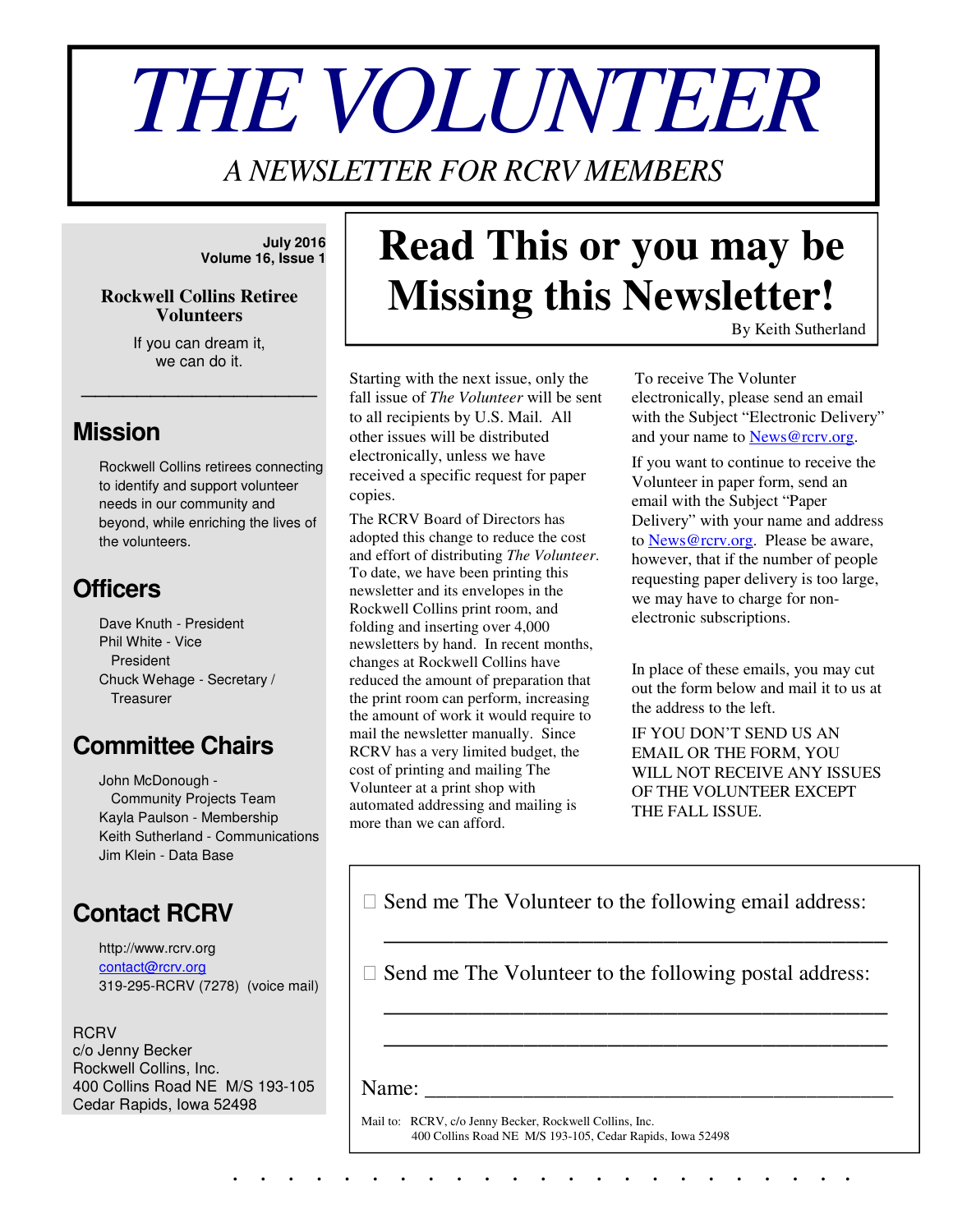**July 2016** 

## **RCRV Change #1**

By Dave Knuth

Before I left town last Winter, I asked the RCRV members of the board for input on the future of RCRV because things were changing

- REACT was closed
- New Location for Weekly Meetings
- New location for Monthly Board Meetings
- Uncertainty of ongoing Rockwell Sponsorship

In addition,

- Our Membership is aging, with few new members
- Our responsiveness to Volunteer Requests has deteriorated, and is jeopardizing our relationship with some non-profits
- The type of Volunteer Requests has changed over the years, and often do not appeal as much to our technical, constructional and instructional capabilities
- Some of our Members have gravitated to specific Volunteer activities, like SHIIP and WRAP

that either satisfy their volunteer desires or limit their ability to take on more activities.

The Executive Board recognizes that we need to address these concerns. The items that need to be addressed include:

- 1. Improving our relationship with and responsiveness to the Non-Profit Organizations
- 2. Reviewing the Vision and Mission statements to perhaps better clarify our capabilities and desires for Volunteering
- 3. Determining the content, frequency, and distribution plans for the Newsletter
- 4. Identifying methods of gaining and retaining members to RCRV
- 5. Review and, if necessary, revising the content and frequency of the Thursday Project meetings
- 6. Updating the database of the abilities and interests of the RCRV membership in order to be able to define more consistent matches to the needs of the nonprofits.
- 7. Reviewing and, if appropriate, updating our motto
- 8. Investigating options for classifying our non-profit status, and determining if it makes sense to try to get  $501(c)3$  status

Concerning the first item- Improving our Relationship with the Non-Profits – one suggestion stood out as being easy to implement and may provide immediate benefits. If we were to assign one of our members to be the primary interface with each of the non-profits, the non-profits would have a constant contact for potential volunteer requests. This concept was fleshed out and culminated in the definition of an Agency Liaison shown below.

#### **RCRV Agency Liaison**

The RCRV Agency Liaison is an RCRV member that provides the primary contact between RCRV and a specific non-profit organization. The Agency Liaison would be responsible for discovering and understanding the volunteer needs of the non-profit.

| <b>Non-Profit Rep</b> | <b>Non-Profit Organization</b>    | <b>RCRV Agency Liaison</b> |
|-----------------------|-----------------------------------|----------------------------|
| Laurie Mitchell       | <b>Aging Services</b>             | Jim Spencer                |
| Kathy Waychoff        | <b>College Community Schools</b>  | Terry Lamb                 |
| Ann Griffin           | Grant Wood AEA                    | Jim Green                  |
| Jessica Link          | Cedar Rapids Public Library       | Dave Knuth                 |
| Wayne Clayton         | <b>Options of Linn County</b>     | Phil White                 |
| Anna Ronnebaum        | Horizons/NTS                      | Keith Sutherland           |
| Angie Ehle            | WRAP                              | Terry Schmidt              |
| Karla Terry           | Linn Mar Schools                  | Jim Green                  |
| Stephanie Robinson    | Cedar Valley Habitat for Humanity | <b>Bob Pierce</b>          |
| <b>Unassigned</b>     | <b>Marion Food Pantry</b>         | Jim Whittaker              |
| Norah Hammond         | Gems of Hope                      | <b>Uassigned</b>           |
| Don Tyne              | Linn County Veterans Affairs      | Judy Wirth                 |

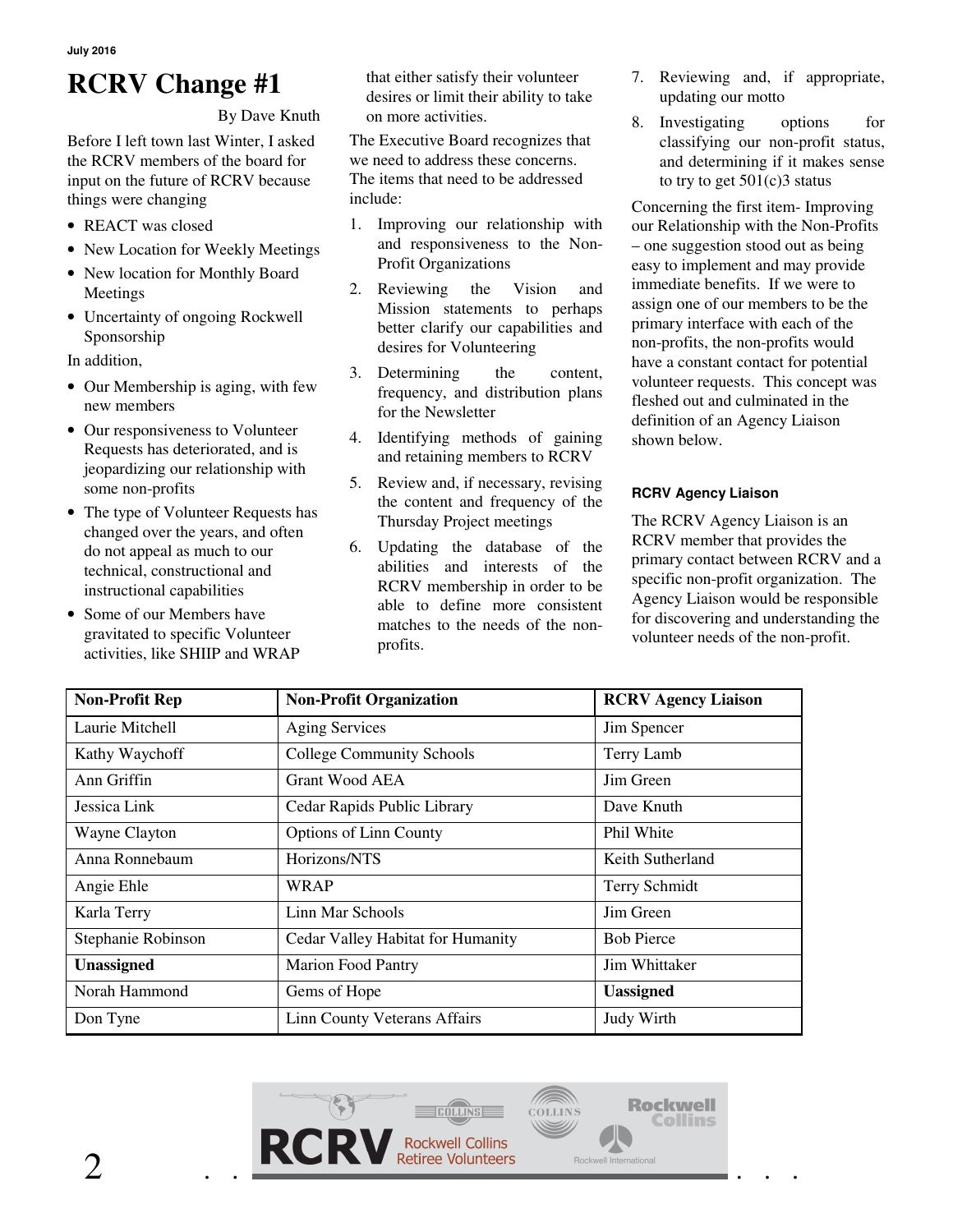#### **July 2016**

The Agency Liaison would be the person the non-profit would contact first with any specific volunteer needs. The Agency Liaison should be familiar with the capabilities and interests of the RCRV members in order to make a reasonable assessment of whether or not RCRV can satisfy the needs. If it appears that RCRV can satisfy the volunteer request, the Agency Liaison would bring any new volunteer requests from their assigned non-profit to RCRV.

Ideally, the Agency Liaison would personally contact specific RCRV members to secure commitments to satisfy the needs of the non-profit request. The Agency Liaison does not have the responsibility to perform the work, but could certainly be part of the team that completes the task. The Agency Liaison would be the informal "Program Manager" to make sure the RCRV members assigned to the task complete it according to the needs of the non-profit. The Agency Liaison would also provide appropriate status reports at the RCRV Project Meeting. An Agency Liaison may be associated with one or more non-profit organizations.

The Executive Board identified the first group of non-profit organizations to have an Agency Liaison assigned to them as shown in the chart above.

This concept was presented at the April 20, 2016 board meeting, where it was moved, seconded and approved for adoption. As we gain experience with how this process works to improve our relationship with and responsiveness to our non-profit organization, this list will most likely grow. This is Change #1 to RCRV in 2016. Watch this Newsletter for additional changes in the coming year.

You can send your comments and/or suggestions to:

Dave Knuth President, RCRV bigdmk@gmail.com

## **RCRV Awards Five Grants**

#### By Phil White

Each year the Rockwell Charitable Foundation allocates funds for the RCRV Charitable Program. This year \$15,000 was made available. Following is information about the Grant Program:

**Statement of Purpose:** Allow RCRV and its members to recognize and reward deserving non-profit organizations in support of RCRV's mission statement: "*Rockwell Collins retirees connecting to identify and support volunteer needs in our community and beyond while enriching the lives of the volunteers."*

The **2016 Focus Area: Engaging Baby Boomers and/or retirees as volunteers.** For more information on the RCRV Charitable Grant Program go to:

http://www.rcrv.org/new/index.php/ch aritable-grants

Nine organizations requested funds. While all had worthy projects, limited funds allowed the committee to grant funds to six groups.

RCRV would like to thanks Rockwell for this great opportunity to prompt our vision through this grant program.



Captain Rick Lewis and Major George Cobley, RCRV sponsor for Iowa Civil Air Patrol of the Iowa Civil Air Patrol accept \$5,000 in support of a program to train, recruit and equip additional member of the Squadron.

Check out the Cedar Rapids Iowa Civil Air Patrol Squadron at http://www.iawgcap.com/squadron-129.html



Big Brothers and Big Sisters of Cedar Rapids and East Central Iowa received \$3,000 in support of recruiting and matching Baby Boomers with children in the area. Here RCRV sponsor Terry Lamb presents the check to Melanie Richert.

Learn how to volunteer or more about BBBS at

http://www.beabigcr.org/site/c.bjJRLc NWJlL2H/b.7742955/k.EFD8/Home\_ Page.htm



Amy Keltner of the Jones County Volunteer Center receives their check for \$1,500 from Gwen Duecker their RCRV sponsor and volunteer for the Jones County program. They will be using their funds to target marketing and recruitment of the 55 plus demographic into their programs.

See more about Jones County Volunteer Center at their page on the United Way of East Central Iowa site: http://www.uweci.org/getinvolved/individual/jones-countyvolunteer/